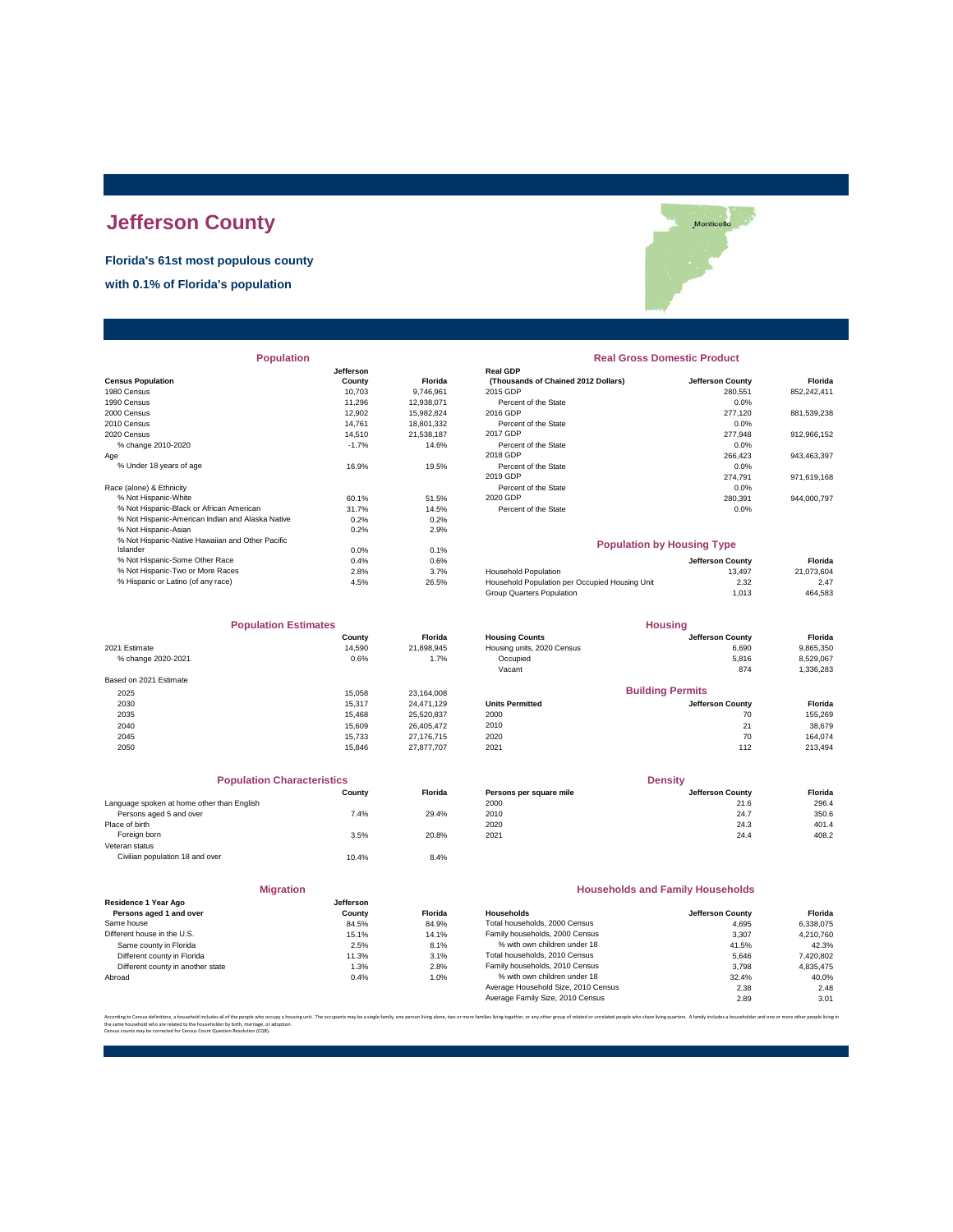#### **Jefferson County**

|                                                                              |                      |                         | <b>Employment and Labor Force</b>                    |                          |                      |
|------------------------------------------------------------------------------|----------------------|-------------------------|------------------------------------------------------|--------------------------|----------------------|
| <b>Establishments</b>                                                        | Jefferson            |                         | <b>Establishments</b>                                |                          |                      |
| 2020                                                                         | County               | Florida                 | % of All Industries, 2020                            | Jefferson County         | Florida              |
| All industries                                                               | 338                  | 763,854                 | All industries                                       | 338                      | 763,854              |
| Natural Resource & Mining                                                    | 27                   | 5,514                   | Natural Resource & Mining                            | 8.0%                     | 0.7%                 |
| Construction                                                                 | 42<br>5              | 77,720                  | Construction                                         | 12.4%                    | 10.2%<br>2.9%        |
| Manufacturing<br>Trade, Transportation and Utilities                         | 75                   | 21,822<br>145,853       | Manufacturing<br>Trade, Transportation and Utilities | 1.5%<br>22.2%            | 19.1%                |
| Information                                                                  | $\overline{2}$       | 13,437                  | Information                                          | 0.6%                     | 1.8%                 |
| <b>Financial Activities</b>                                                  | 77                   | 83,911                  | <b>Financial Activities</b>                          | 5.6%                     | 11.0%                |
| Professional & Business Services                                             | 121                  | 187,348                 | Professional & Business Services                     | 15.7%                    | 24.5%                |
| Education & Health Services                                                  | 133                  | 87,764                  | Education & Health Services                          | 9.8%                     | 11.5%                |
| Leisure and Hospitality                                                      | 111                  | 61,008                  | Leisure and Hospitality                              | 8.9%                     | 8.0%                 |
| <b>Other Services</b>                                                        | 59                   | 56,385                  | <b>Other Services</b>                                | 6.8%                     | 7.4%                 |
| Government                                                                   | 71                   | 5,895                   | Government                                           | 8.0%                     | 0.8%                 |
| <b>Average Annual Employment</b>                                             | Jefferson            |                         | <b>Average Annual Wage</b>                           |                          |                      |
| % of All Industries, 2020                                                    | County               | Florida                 | 2020                                                 | Jefferson County         | Florida              |
| All industries                                                               | 2,541                | 8,453,489               | All industries                                       | \$35,742                 | \$55,840             |
| Natural Resource & Mining                                                    | 6.8%                 | 0.8%                    | Natural Resource & Mining                            | \$34,213                 | \$37,710             |
| Construction                                                                 | 0.4%                 | 6.7%                    | Construction                                         | \$44,486                 | \$55,840             |
| Manufacturing                                                                | 20.3%                | 4.5%                    | Manufacturing                                        | \$40,553                 | \$66,738             |
| Trade, Transportation and Utilities                                          | <b>NA</b>            | 20.6%                   | Trade, Transportation and Utilities                  | <b>NA</b>                | \$49,342             |
| Information                                                                  | 5.2%                 | 1.5%                    | Information                                          | \$38,724                 | \$93,360             |
| <b>Financial Activities</b>                                                  | 8.6%                 | 6.9%                    | <b>Financial Activities</b>                          | \$35,986                 | \$84,295             |
| Professional & Business Services                                             | 13.9%                | 16.1%                   | Professional & Business Services                     | \$32,759                 | \$68,218             |
| Education & Health Services                                                  | 8.2%                 | 15.3%                   | <b>Education &amp; Health Services</b>               | \$18,150                 | \$55,099             |
| Leisure and Hospitality                                                      | 4.4%                 | 11.9%                   | Leisure and Hospitality                              | \$23,596                 | \$27,694             |
| <b>Other Services</b><br>Government                                          | <b>NA</b><br>20.7%   | 3.0%<br>12.5%           | <b>Other Services</b><br>Government                  | <b>NA</b><br>\$39,352    | \$41,131<br>\$58,821 |
| Industries may not add to the total due to confidentiality and unclassified. |                      |                         |                                                      |                          |                      |
|                                                                              |                      |                         |                                                      |                          |                      |
| Labor Force as Percent of Population                                         | Jefferson            |                         |                                                      |                          |                      |
| Aged 18 and Older<br>2000                                                    | County<br>61.4%      | Florida<br>64.2%        | <b>Unemployment Rate</b><br>2000                     | Jefferson County<br>3.7% | Florida<br>3.8%      |
|                                                                              | 49.9%                | 61.8%                   | 2010                                                 | 9.6%                     | 10.8%                |
| 2010<br>2020                                                                 | 45.9%                | 58.6%                   | 2020                                                 | 6.1%                     | 8.2%                 |
| 2021                                                                         | 47.2%                | 59.0%                   | 2021                                                 | 4.2%                     | 4.6%                 |
|                                                                              |                      |                         |                                                      |                          |                      |
|                                                                              |                      |                         | <b>Income and Financial Health</b>                   |                          |                      |
| Personal Income (\$000s)                                                     | Jefferson            | Florida                 | Per Capita Personal Income                           | Jefferson County         | Florida              |
| 2000                                                                         | \$321,113            | \$472,851,789           | 2000                                                 | \$24,910                 | \$29,466             |
| 2010                                                                         | \$467,584            | \$732,457,478           | 2010                                                 | \$31,692                 | \$38,865             |
| 2011                                                                         | \$492,641            | \$771,409,454           | 2011                                                 | \$33,912                 | \$40,482             |
| % change 2010-11                                                             | 5.4%                 | 5.3%                    | % change 2010-11                                     | 7.0%                     | 4.2%                 |
| 2012                                                                         | \$483,418            | \$800,551,723           | 2012                                                 | \$34,000                 | \$41,475             |
| % change 2011-12<br>2013                                                     | $-1.9%$              | 3.8%                    | % change 2011-12<br>2013                             | 0.3%<br>\$33,579         | 2.5%<br>\$41,069     |
| % change 2012-13                                                             | \$477,228<br>$-1.3%$ | \$802,975,701<br>0.3%   | % change 2012-13                                     | $-1.2%$                  | $-1.0%$              |
| 2014                                                                         | \$506,406            | \$861,412,339           | 2014                                                 | \$36,015                 | \$43,388             |
| % change 2013-14                                                             | 6.1%                 | 7.3%                    | % change 2013-14                                     | 7.3%                     | 5.6%                 |
| 2015                                                                         | \$520,037            | \$919,834,894           | 2015                                                 | \$36,827                 | \$45,493             |
| % change 2014-15                                                             | 2.7%                 | 6.8%                    | % change 2014-15                                     | 2.3%                     | 4.9%                 |
| 2016                                                                         | \$533,838            | \$954,069,719           | 2016                                                 | \$38,172                 | \$46,253             |
| % change 2015-16                                                             | 2.7%                 | 3.7%                    | % change 2015-16                                     | 3.7%                     | 1.7%                 |
| 2017                                                                         | \$553,341            | \$1,023,131,116         | 2017                                                 | \$38,896                 | \$48,774             |
| % change 2016-17                                                             | 3.7%                 | 7.2%                    | % change 2016-17                                     | 1.9%                     | 5.5%                 |
| 2018                                                                         | \$573,319            | \$1,087,188,628         | 2018                                                 | \$39,930                 | \$51,150             |
| % change 2017-18                                                             | 3.6%                 | 6.3%                    | % change 2017-18                                     | 2.7%                     | 4.9%                 |
| 2019                                                                         | \$600,595            | \$1,139,799,293         | 2019                                                 | \$42,058                 | \$53,034             |
| % change 2018-19                                                             | 4.8%                 | 4.8%                    | % change 2018-19                                     | 5.3%                     | 3.7%                 |
| 2020<br>% change 2019-20                                                     | \$640,842<br>6.7%    | \$1,209,995,921<br>6.2% | 2020<br>% change 2019-20                             | \$44,065<br>4.8%         | \$55,675<br>5.0%     |
|                                                                              |                      |                         |                                                      |                          |                      |
| Earnings by Place of Work (\$000s)                                           |                      |                         | <b>Median Income</b>                                 |                          |                      |
| 2000                                                                         | \$103,133            | \$308,751,767           | Median Household Income                              | \$49,081                 | \$57,703             |
| 2010                                                                         | \$136,745            | \$438,983,914           | Median Family Income                                 | \$62,571                 | \$69,670             |
| 2011                                                                         | \$135,200            | \$450,498,606           |                                                      |                          |                      |
| % change 2010-11                                                             | $-1.1%$              | 2.6%                    | Percent in Poverty, 2020                             |                          |                      |
| 2012                                                                         | \$147,380            | \$468,410,475           | All ages in poverty                                  | 17.2%                    | 12.4%                |
| % change 2011-12                                                             | 9.0%                 | 4.0%                    | Under age 18 in poverty                              | 26.4%                    | 17.2%                |
| 2013                                                                         | \$139,535            | \$482,898,301           | Related children age 5-17 in families in poverty     | 24.9%                    | 16.5%                |
| % change 2012-13                                                             | $-5.3%$              | 3.1%                    |                                                      |                          |                      |
| 2014                                                                         | \$149,370            | \$512,375,290           | <b>Personal Bankruptcy Filing Rate</b>               |                          |                      |
| % change 2013-14                                                             | 7.0%                 | 6.1%                    | (per 1,000 population)                               | Jefferson County         | Florida              |
| 2015                                                                         | \$152,105            | \$544,408,719           | 12-Month Period Ending December 31, 2020             | 1.17                     | 1.66                 |
| % change 2014-15                                                             | 1.8%                 | 6.3%                    | 12-Month Period Ending December 31, 2021             | 0.62                     | 1.38                 |
| 2016<br>% change 2015-16                                                     | \$146,329<br>$-3.8%$ | \$569,769,284<br>4.7%   | State Rank<br>NonBusiness Chapter 7 & Chapter 13     | 53                       | <b>NA</b>            |
| 2017                                                                         | \$150,162            | \$603,668,170           |                                                      |                          |                      |
| % change 2016-17                                                             | 2.6%                 | 5.9%                    | Workers Aged 16 and Over                             | Jefferson County         | Florida              |
| 2018                                                                         | \$146,901            | \$639,620,451           | Place of Work in Florida                             |                          |                      |
| % change 2017-18                                                             | $-2.2%$              | 6.0%                    | Worked outside county of residence                   | 65.0%                    | 18.1%                |
| 2019                                                                         | \$153,075            | \$671,553,148           | Travel Time to Work                                  |                          |                      |
| % change 2018-19                                                             | 4.2%                 | 5.0%                    | Mean travel time to work (minutes)                   | 29.3                     | 27.9                 |
| 2020                                                                         | \$163,419            | \$688,764,753           |                                                      |                          |                      |
| % change 2019-20                                                             | 6.8%                 | 2.6%                    |                                                      |                          |                      |